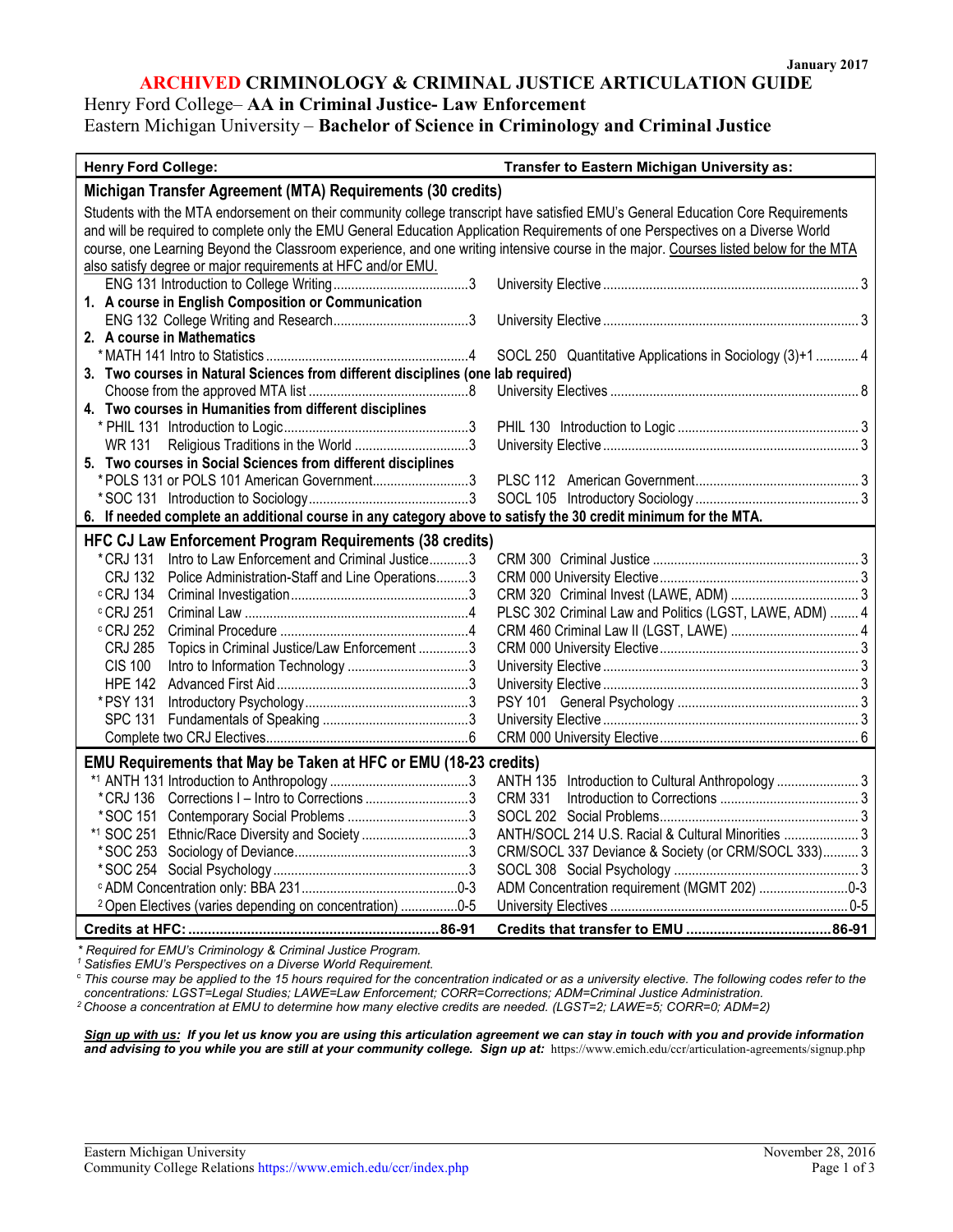#### **ARCHIVED CRIMINOLOGY & CRIMINAL JUSTICE ARTICULATION GUIDE**

# Henry Ford College– **AA in Criminal Justice- Law Enforcement**

r

# Eastern Michigan University – **Bachelor of Science in Criminology and Criminal Justice**

| <b>Completion of EMU's Criminology and Criminal Justice</b>                    | $\,$ II. Law Enforcement (LAWE) (6 credits)                        |
|--------------------------------------------------------------------------------|--------------------------------------------------------------------|
| Program                                                                        |                                                                    |
| <b>Major Requirements</b><br>$(33-42 \text{ credits})$                         | Choose three hours from the restricted LAWE list: 3                |
| <b>Criminology/Criminal Justice Courses (21 credits)</b>                       | CRM 222 Pornography and Crime (3)                                  |
|                                                                                | CRM 263 Crime and Technology (3)                                   |
|                                                                                | CRM 321 Cooperation & Conflict in Society (3)                      |
|                                                                                | CRM 412 Law and Society (3)                                        |
| CRM 362 Ethics for Criminal Justice Professionals 3                            | <sup>1</sup> CRM 488/489 Field Internship in Criminology (LBC)     |
|                                                                                | HFC courses that apply to this concentration: (9 hrs)              |
|                                                                                | CRJ 134, 251 & 252. If not transferred, must satisfy regmt at EMU. |
| CRM 447W Senior Seminar in Criminology (Writing Intensive)  3                  |                                                                    |
|                                                                                |                                                                    |
| <b>Research Methods and Sociology Courses (6 credits)</b>                      | III. Corrections (CORR) (15 Credits)                               |
|                                                                                | CRM 321 Cooperation and Conflict in Society 3                      |
|                                                                                |                                                                    |
| <b>Concentration Requirements: (6-12 credits)</b>                              |                                                                    |
| Select one concentration from the four listed below::                          | ANTH 330 Anthropology of Law and Politics (3)                      |
| A concentration requires a total of 15 credits. Some credits for each          | CRM 222 Pornography and Crime (3)                                  |
| concentration may be satisfied through HFC courses. The remaining              | CRM 263 Crime and Technology (3)                                   |
| requirements for each concentration are listed below. (Students who            | CRM 277/278/279/377/378/379 Special Topics                         |
| don't transfer the concentration courses from HFC must choose                  | CRM 412 Law and Society (3)                                        |
| courses from the appropriate concentration lists at EMU.)                      | CRM 420 Drugs, Crime and Criminal Justice (3)                      |
| I. Legal Studies (LGST) (9 credits)                                            | <sup>1</sup> CRM 488/489 Field Internship                          |
|                                                                                | CTAC 357 Interviewing as Communication (3)                         |
|                                                                                | PSY 340 Psychological Persp on Prejudice & CJ (3)                  |
| AFC 441 Law in the African American Experience (3)                             | SWRK 120 Intro to Social Work Services & Prof Roles (3)            |
| ANTH 330 Anthropology of Law and Politics (3)                                  | There are no HFC courses that apply to this concentration.         |
| CRM 222 Pornography and Crime (3)                                              |                                                                    |
|                                                                                |                                                                    |
| CRM 263 Crime and Technology (3)                                               | IV. Criminal Justice Administration (ADM) (6 Credits)              |
| CRM 277/278/279/377/378/379 Special Topics                                     |                                                                    |
| CRM 321 Cooperation & Conflict in Society (3)                                  |                                                                    |
| <sup>1</sup> CRM 488L/489L Field Internship in Criminology (LBC)               | HFC courses that apply to this concentration: (9 hrs)              |
| PHIL 355W Philosophy of Law (3)                                                | BBA 231, CRJ 134 & 251. If not transferred, satisfy reqmt at EMU.  |
| PLSC 301 American Legal System (3)                                             |                                                                    |
| PLSC 364 Legislative Process (3)<br>PLSC 385 Judicial Process and Behavior (3) |                                                                    |
| HFC courses that apply to this concentration: (6 hrs)                          | Learning Beyond the Classroom Requirement (0-3 credits)            |
| CRJ 251, CRJ 252. If not transferred, must satisfy reqmt at EMU.               | One LBC course or noncredit experience is required. Completing     |
|                                                                                | CRM 488L or 489L as a concentration elective will satisfy the LBC  |
|                                                                                | requirement. Ask program advisor for other options.                |
| <sup>1</sup> Satisfies the LBC requirement                                     |                                                                    |
|                                                                                |                                                                    |
| NOTE: Major requirements and concentration requirements for Law                |                                                                    |
| Enforcement and Corrections may be offered at the EMU Livonia Center           | <sup>1</sup> Satisfies the LBC requirement                         |
|                                                                                |                                                                    |
| Suggested full-time sequence for completing the program:                       | <b>Second Semester</b><br>(12 credits)                             |
| <b>First Semester</b><br>(15 credits)                                          | <b>CRM 370</b>                                                     |
| <b>CRM 301</b>                                                                 | <b>CRM 431</b>                                                     |
| <b>CRM 338</b>                                                                 | <b>SOCL 304</b>                                                    |
| <b>CRM 354</b>                                                                 |                                                                    |
| <b>CRM 362</b>                                                                 | <b>Third Semester</b><br>$(6-12 \text{ credits})$                  |
|                                                                                | CRM 447W Senior Sem in Crim (prereqs CRM 300, SOCL 304)  3         |
|                                                                                | SOCL 462                                                           |
|                                                                                |                                                                    |
|                                                                                |                                                                    |

| II. Law Enforcement (LAWE) (6 credits)                             |                          |
|--------------------------------------------------------------------|--------------------------|
|                                                                    |                          |
| Choose three hours from the restricted LAWE list: 3                |                          |
| CRM 222 Pornography and Crime (3)                                  |                          |
| CRM 263 Crime and Technology (3)                                   |                          |
| CRM 321 Cooperation & Conflict in Society (3)                      |                          |
| CRM 412 Law and Society (3)                                        |                          |
| <sup>1</sup> CRM 488/489 Field Internship in Criminology (LBC)     |                          |
| HFC courses that apply to this concentration: (9 hrs)              |                          |
| CRJ 134, 251 & 252. If not transferred, must satisfy regmt at EMU. |                          |
|                                                                    |                          |
|                                                                    |                          |
| III. Corrections (CORR) (15 Credits)                               |                          |
| CRM 321 Cooperation and Conflict in Society 3                      |                          |
|                                                                    |                          |
|                                                                    |                          |
| ANTH 330 Anthropology of Law and Politics (3)                      |                          |
| CRM 222 Pornography and Crime (3)                                  |                          |
|                                                                    |                          |
| CRM 263 Crime and Technology (3)                                   |                          |
| CRM 277/278/279/377/378/379 Special Topics                         |                          |
| CRM 412 Law and Society (3)                                        |                          |
| CRM 420 Drugs, Crime and Criminal Justice (3)                      |                          |
| <sup>1</sup> CRM 488/489 Field Internship                          |                          |
| CTAC 357 Interviewing as Communication (3)                         |                          |
| PSY 340 Psychological Persp on Prejudice & CJ (3)                  |                          |
| SWRK 120 Intro to Social Work Services & Prof Roles (3)            |                          |
| There are no HFC courses that apply to this concentration.         |                          |
| <b>Credits at EMU:</b>                                             |                          |
|                                                                    |                          |
| IV. Criminal Justice Administration (ADM) (6 Credits)              |                          |
|                                                                    |                          |
|                                                                    |                          |
| HFC courses that apply to this concentration: (9 hrs)              |                          |
| BBA 231, CRJ 134 & 251. If not transferred, satisfy reqmt at EMU.  |                          |
|                                                                    |                          |
|                                                                    |                          |
| Learning Beyond the Classroom Requirement (0-3 credits)            |                          |
| One LBC course or noncredit experience is required. Completing     |                          |
| CRM 488L or 489L as a concentration elective will satisfy the LBC  |                          |
| requirement. Ask program advisor for other options.                |                          |
|                                                                    |                          |
|                                                                    |                          |
|                                                                    |                          |
| <sup>1</sup> Satisfies the LBC requirement                         |                          |
|                                                                    |                          |
|                                                                    |                          |
| <b>Second Semester</b>                                             | (12 credits)             |
| <b>CRM 370</b>                                                     |                          |
| CRM 431                                                            |                          |
| <b>SOCL 304</b>                                                    |                          |
|                                                                    |                          |
| <b>Third Semester</b>                                              | $(6-12 \text{ credits})$ |